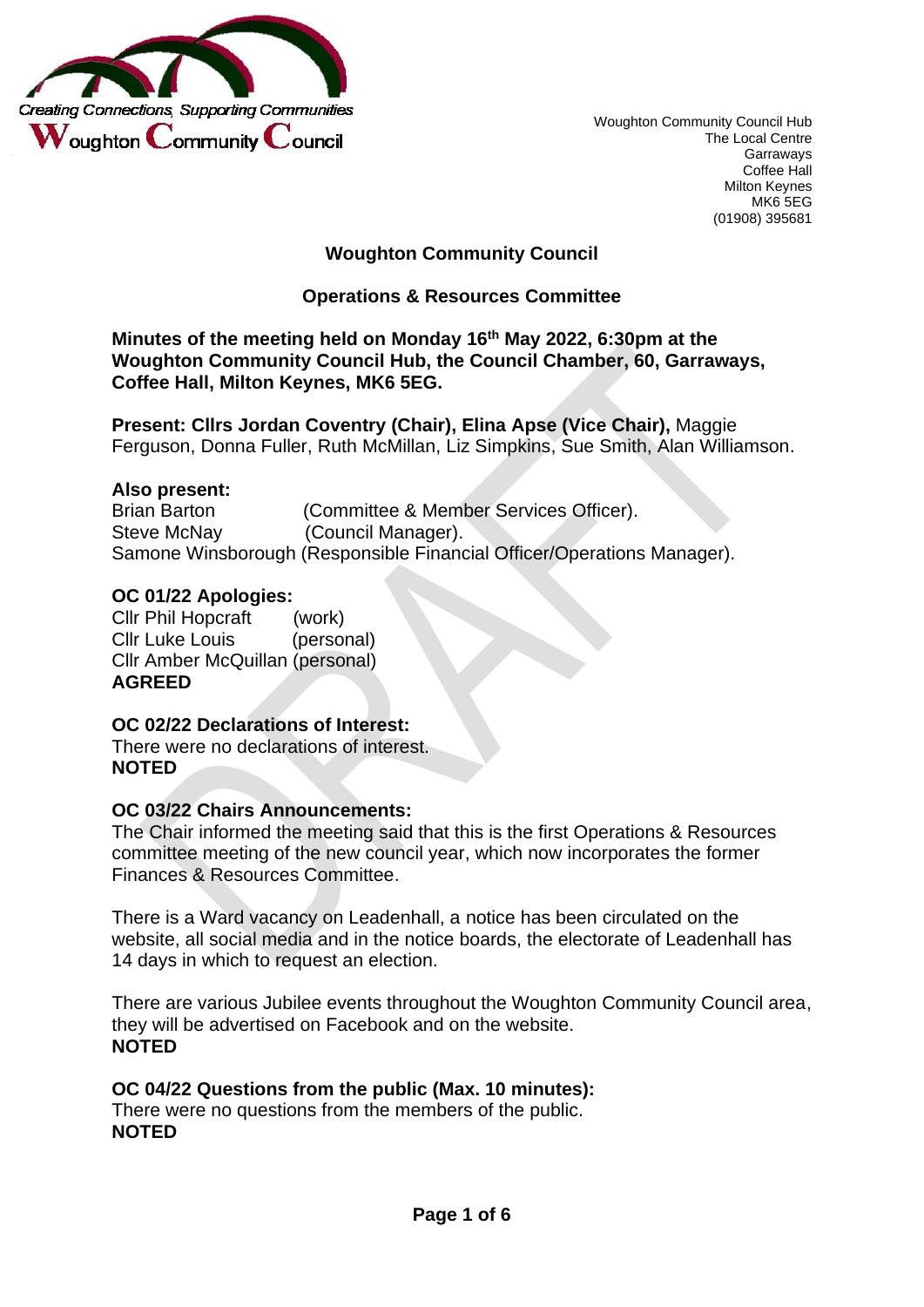### **OC 05/22 Minutes of the previous meeting:**

The minutes of the Operations Committee meetings held on:

- Monday 28th February 2022
- Tuesday 3rd May 2022 (special meeting)

Were **AGREED** as a true and correct record and signed by the Chair.

#### **OC 06/22 To incorporate the Brightpay contracts into the software portfolio:**

The Operations Manager informed the meeting that Woughton Community Council currently use Brightpay for HR and Payroll.

A demo has been set up for 'Brightpay contracts' which is an add-on to the systems already in use.

There is an option to do a 60 day free trial with a view to subscribing to see if it is fit for purpose.

Cllr Donna Fuller suggested having a review halfway through the trial. **RESOLVED**

- **1. That the Committee notes the report.**
- **2. That the Committee agrees to start a 60 day free trial of the contracts software, and to review halfway through.**
- **3. That the Committee agrees to the subscription of Brightpay contracts software should it be deemed fit for purpose by the Responsible Financial Officer.**
- **4. That the Committee agrees to 'revamp' all staff contracts and the employee handbook through Brightpay contracts so they are all up to date and relevant.**

#### **OC 07/22 To propose new I.T for councillors:**

The Operations Manager informed the meeting about the need to propose new IT for Councillors, this was due to the tablets being too outdated to upload the new licenses and security onto them, therefore Cloudy IT were unable to complete the work on any of the tablets.

After speaking to Cloudy IT they have suggested to go with a Surface Go which is a laptop which can turn into a tablet if necessary (dual function) they are lightweight and easy to use and the Council Manager and the Chair of Council have been given a demonstration in the absence of the Operations Manager.

An order will shortly be placed and the tablets should be provided and set up in June.

The meeting was anxious that the present tablets should be put to good use when replaced, Cloudy IT would need to undertake a factory reset to all tablets, a decision can be made at a future meeting, to seek ideas to enable possible use by local residents, with a proposal presented to a meeting of the Full Council.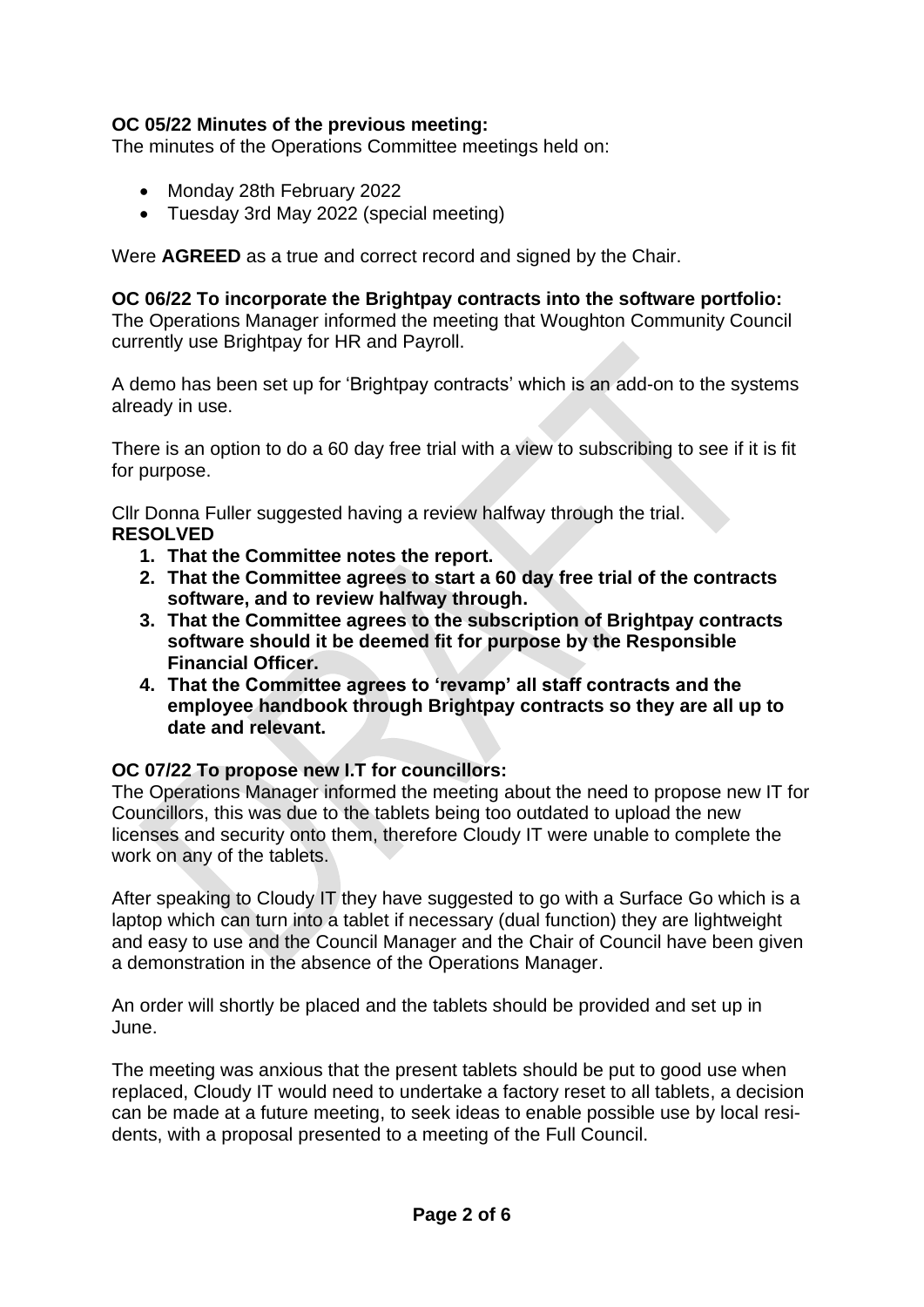The Council Manager will ask the Services Manager to come up with some possible proposals and report back at a future meeting.

Cllr Sue Smith suggested seeking a quote for the purchase of SIM cards to enable Members to be able to use their tablets when out and about in their wards.

The Chair asked the Operations Manager to provide an update on the budget following the purchase of the tablets.

## **RESOLVED**

- **1. That the Committee notes the report.**
- **2. That the Committee agrees to renewing all councillor IT from the current (outdated) tablets to a Surface Go.**
- **3. To seek opportunities for local residents to benefit from the tablets that will no longer be used by Councillors.**
- **4. That the Council Manager to ask the Services Manager to come up with some possible proposals and report back at a future meeting.**
- **5. That the Operations Manager to seek quotes for the purchase of SIM cards for the tablets.**
- **6. That the Operations Manager to provide an update on the budget following the purchase of the tablets.**

### **OC 08/22 To update the committee on internal budget reporting:**

The Operations Manager updated the committee on the internal budget reporting process.

To give more responsibility and overview to budget holders, the senior managers have been provided with budget monitoring reports on a monthly basis, with quarterly breakdowns.

Alongside the summary which notes the spend and the budget (year to date), also started this financial year is a change to how the salaries are inputted, so that budget holders can also be given a detailed breakdown of all the spend (monthly), against their specific budget lines, this should further assist with anything that could have potentially been coded incorrectly. Any queries can easily be picked up by the budget holder and the Responsible Financial Officer can also query any major under or overspend at any point in the year.

A summarised report will continue to be provided to all budget holders, and they will also have the addition of a detailed report which lists all of their spend. **RESOLVED**

**That the committee notes the report.** 

### **OC 09/22 To update the committee on the additional works that needed to be carried out on Tinkers Bridge meeting place roof:**

The Operations Manager updated the committee on the additional works that needed to be carried out on the Tinkers Bridge meeting place roof.

Due to the urgent nature of the works that needed to take place, a decision had to be made using delegated powers.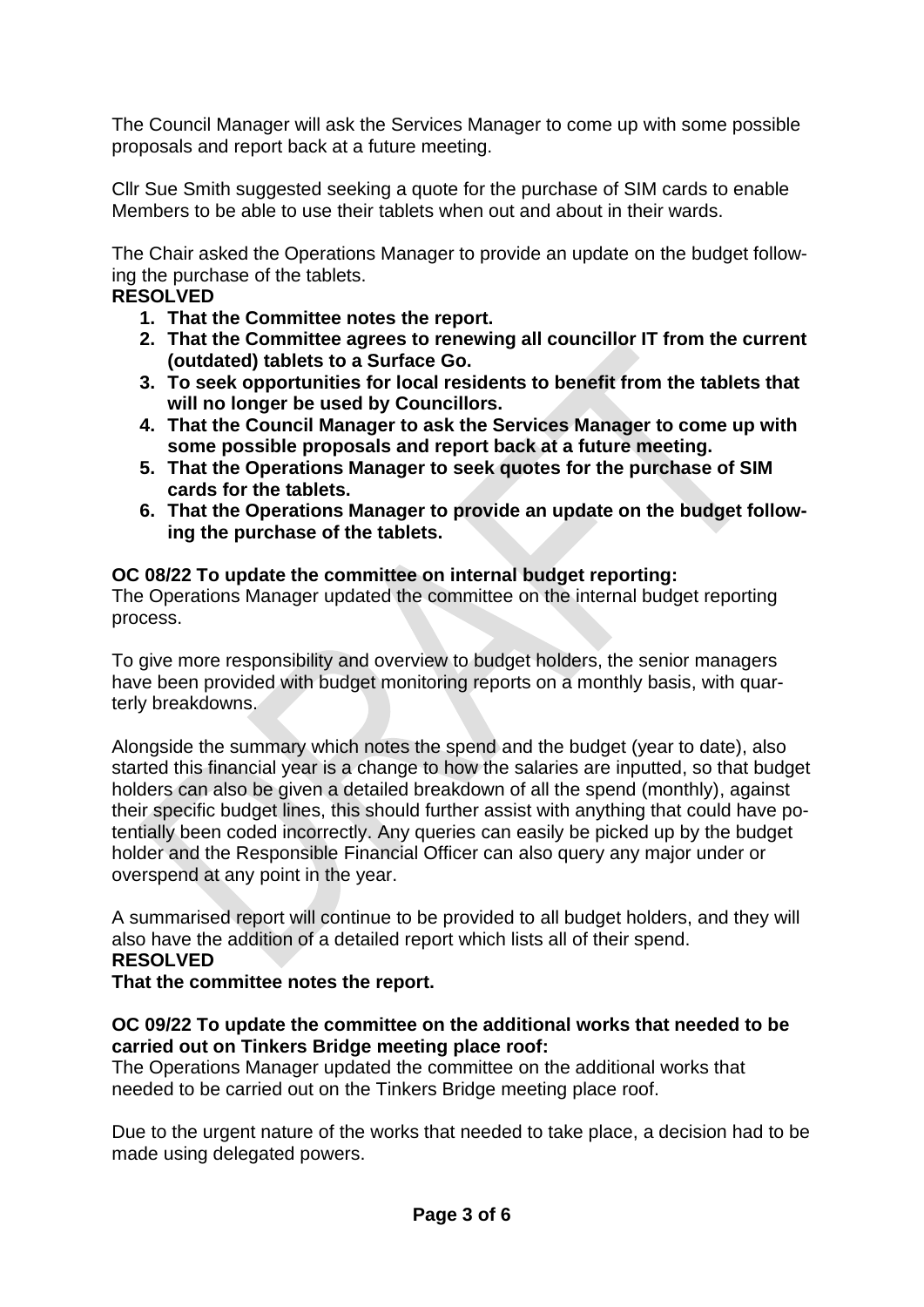ALS Roofing were appointed to lay a completely new roof, due to the constant leaks. Therefore, the quote provided was £17,825 (NET) £20,742 (including VAT).

However once the work went ahead, they uncovered further issues when lifting the roof up, the base layer of wooden supports were rotten due to significant water ingress, which was worsened by the removal of the plastic tunnel covers (work carried out by Milton Keynes Council without any consultation with Woughton Community Council), the Council Manager has since contacted Milton Keynes Council regarding this issue and how it has impacted on the budget in order to get it fixed, and is still awaiting a response.

After reviewing the roof the decision was made that all of the rotten boards needed to be lifted, and replaced, and to add the thicker layer of membrane and insulation to the roof to mitigate any further instances of this happening, due to the thickness of the Celotex added to the roof, they also had to add timber on the side of the building to accommodate a curb for the water to stop running down the sides.

Therefore, the Responsible Financial Officer in consultation with the Chair of the Council and the Council Manager, made a decision to pay the quote provided for the additional work, this came to a total of £9,049 (NET) and £10,858 (including VAT).

The Chair moved an addition to the recommendation in the report, that Woughton Community Council should seek reimbursement from Milton Keynes Council for the full cost of all the works to the roof of the Tinkers Bridge Meting Place, due to the removal of the plastic tunnel covers, which Woughton Community Council was not consulted on.

### **RESOLVED**

- **1. That the Committee notes the report.**
- **2. To seek reimbursement from Milton Keynes Council for the full cost of all the works to the roof of the Tinkers Bridge Meeting Place due to the removal of the plastic tunnel covers, which Woughton Community Council was not consulted on.**

#### **OC 10/22 To update the committee on recent work experience placements and to explore the options of 'tokens' of gratitude/recognition:**

A suggestion was made at the Full Council meeting held on Monday 9<sup>th</sup> May 2022 that potentially work placements should be given a token of recognition for the work they have done throughout their weeks experience, because when you go to work you are paid for your contributions.

The Operations Manager felt that whilst this is a nice idea, it is not recommended to continue to explore this option, it is not a transactional agreement. Instead of going to school students come and learn in the workplace, a lot of the work that is done is shadowing and explorative into what the expectations are at work and what a working day looks like.

## **RESOLVED**

- **1. That the Committee notes the report.**
- **2. That the Committee agrees to continue with work placements where relevant.**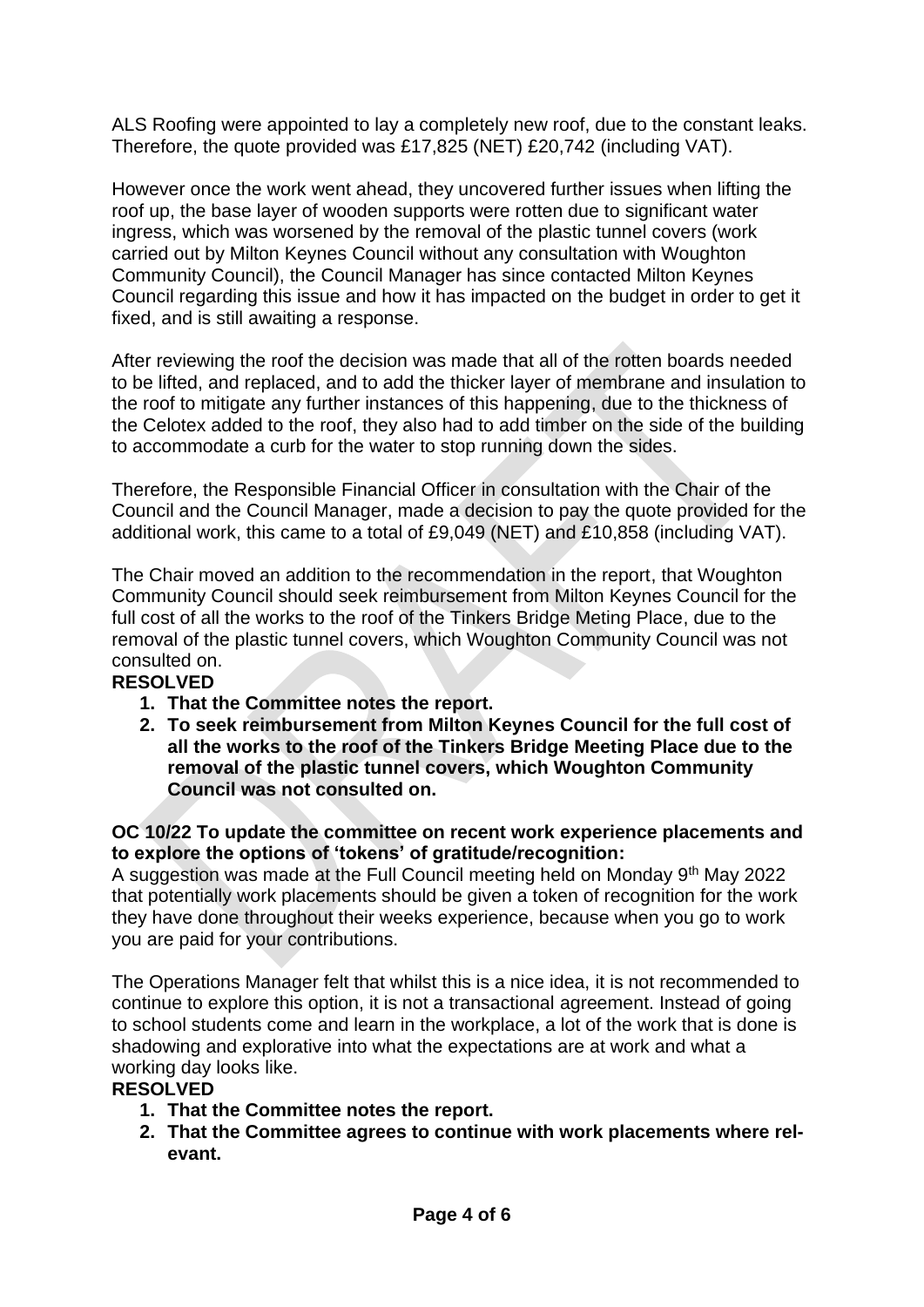**3. That the Committee agrees work placements are to provide a 'snapshot' of what it is like in the place of work in replacement of being at school and therefore the experience of working at Woughton Community Council is the beneficial factor of completing a placement.** 

### **OC 11/22 To update the committee on the Risk Register:**

The Operations Manager updated the committee on the Risk Register.

The major changes made to the document are:

- The removal of any reference to the Policy and Resources Committee, and replaced with Operations & Resources Committee.
- The review of all elements to ensure that they reflect the current situation such as:
	- o some minor changes to include the CiLCA qualification, senior officers undertaking relevant qualifications and courses
	- o Updates around the current ICT provision and the additional security that brings
	- o Updated financial management information
	- o Updated policy information
	- o Two (2) further risks noted, the impact of trailer usage and potential for ongoing Covid-19 impact and any further pandemics

The Council Manager is confident that the risk management schedule in place is suitable and sufficient, although there remains concerns about any future external factors.

### **RESOLVED**

- **1. That the committee notes the report and the attached Risk Register.**
- **2. That the committee makes any comments or suggestions regarding the document.**
- **3. That the committee ratifies the 2022/2023 Risk Register.**

### **OC 12/22 To agree the April 2022 Bank Reconciliations, list of payments and receipts:**

The Responsible Financial Officer informed the committee that due to the new scribe system there is no longer the need to print out the bank reconciliations and list of payments, as the system links the invoices to all payments.

10 to 15 invoices have been selected and signed by the Chair of Council as per the financial regulations.

This helps the Internal Auditor to be able access all the documents that are needed to be inspected remotely.

### **RESOLVED**

**That the committee ratifies the April 2022 bank reconciliations, list of payments and receipts.**